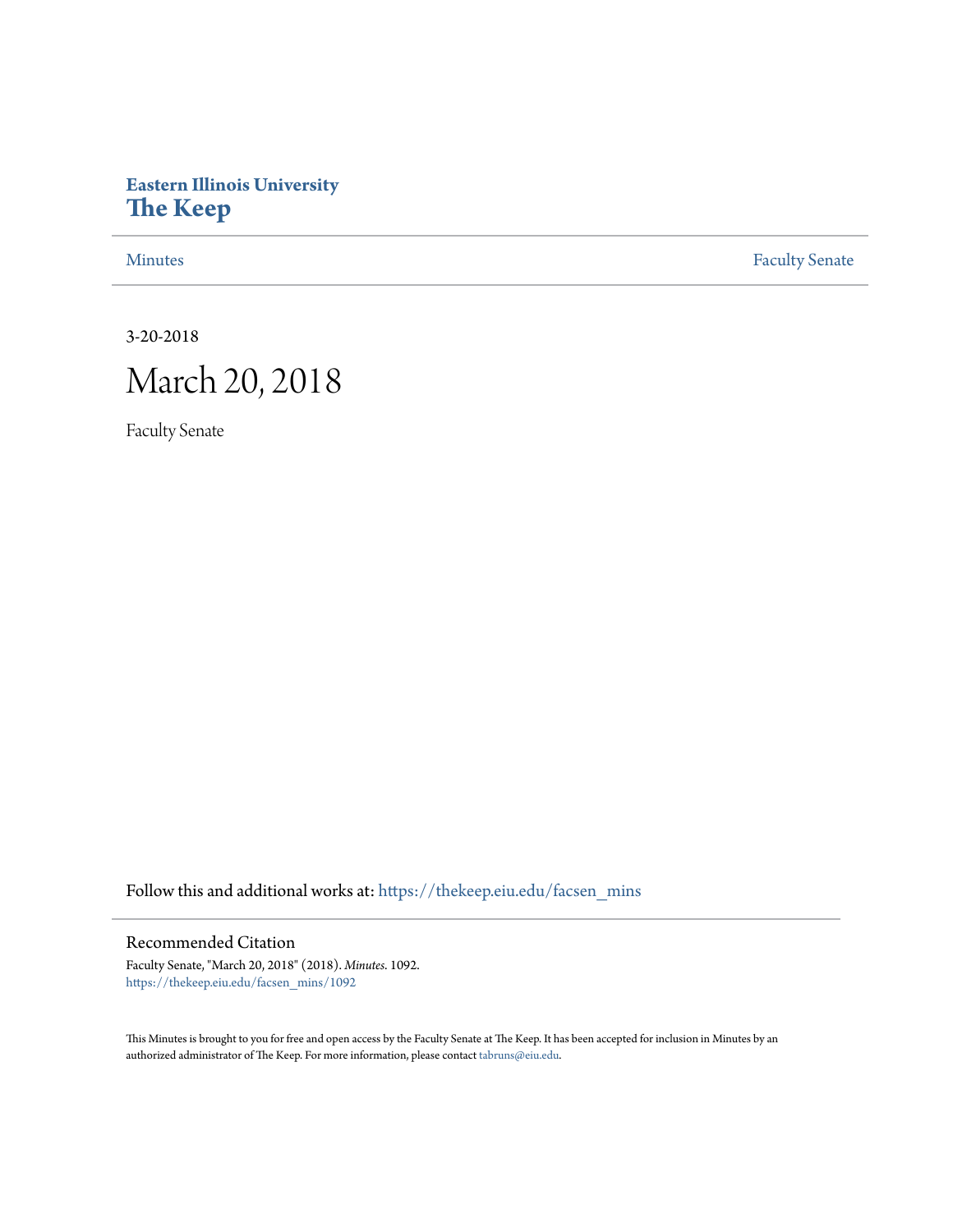### EIU Faculty Senate Session Minutes 20 March 2018 ▪ 2:00-3:50 p.m. Witters Conference Room 4440, Booth Library

The 2017-2018 Faculty Senate agendas, minutes, and other information are available at [http://castle.eiu.edu/facsen/.](http://castle.eiu.edu/facsen/) *Note: These minutes are not a complete verbatim transcript of the Senate meeting.*

Senators present: T. Abebe, S. Brantley, T. Bruns, E. Corrigan, S. Eckert, S. Gosse, K. Hung, N. Hugo, J. Oliver, J. Robertson, G. Sterling, J. Stowell, C. Wharram, J. Williams, B. Young

Senators absent: R. Cash

 $\mathcal{L}_\text{max}$ 

Guests in attendance: Jay Gatrell (Provost), Brooke Schwartz (DEN), Jonelle DePetro (Philosophy)

Session called to order by Chair J. Robertson at 2:02 p.m.

#### **Approval of Minutes from March 6, 2018**

*Motion to approve by Wharram, seconded by Williams Discussion: none Vote: 13 in favor, none opposed, no abstentions – motion carried*

ABEBE: A correction to the resolution: If the "Whereas" clauses were moved before "Therefore be it resolved," it would look more orderly

ROBERTSON: The resolution has been forwarded to the Provost – How else should it be distributed? Send out to all faculty? It was in the Communications folder

CORRIGAN: There's a Reports and Resolutions page on the Faculty Senate website

*Motion by Robertson to post resolution on the Resolutions webpage, seconded by Bruns*

*Vote: 13 in favor, none opposed, no abstentions – motion carried*

#### **Executive Committee Report**

- ROBERTSON: We have an Executive Committee meeting on April 2 with the President and the Provost We attended the Provost's meeting yesterday where he rolled out a preliminary plan [based on the results of the Student Success Taskforce and WG8&9 Review Committee reports]
- GATRELL: I invited various stakeholder and leadership groups to look at and provide feedback on the potential impact of reorganization if it were to occur; it's still in draft form

ROBERTSON: Do you have a timeline for publishing [the plan] to make it accessible to the rest of the faculty?

GATRELL: My hope is sooner rather than later; I'm still getting feedback – once it's worked through, then engage in dialogue with all the impacted parties people; I want to make sure that it reflects the full feedback of the people who have to implement it

ROBERTSON: I was impressed with the plan, it represents a lot of shared governance

#### **Shared Governance Visioning Committee Update**

STOWELL: I haven't communicated with any other groups since our last Senate meeting because of Spring Break; I am planning to visit CGS, COTE, college curriculum committees – I'm hoping to have feedback from the other major campus committees by the second week in April, then the committee chairs will meet again to discuss the feedback and determine how to move forward with a recommendation – there are sideline discussions in CAA's agenda this week, they're continuing to discuss the proposal as well as looking at the curricular approval process at peer institutions and potentially streamlining how we do it here

#### **Committee Reports**

*Elections Committee*

STOWELL: I anticipate that ITS will have electronic voting in production by tomorrow; when it's available, we'll make that announcement; voting will run for a week, with at least one reminder – we'll have a summary of results to discuss at our next Senate meeting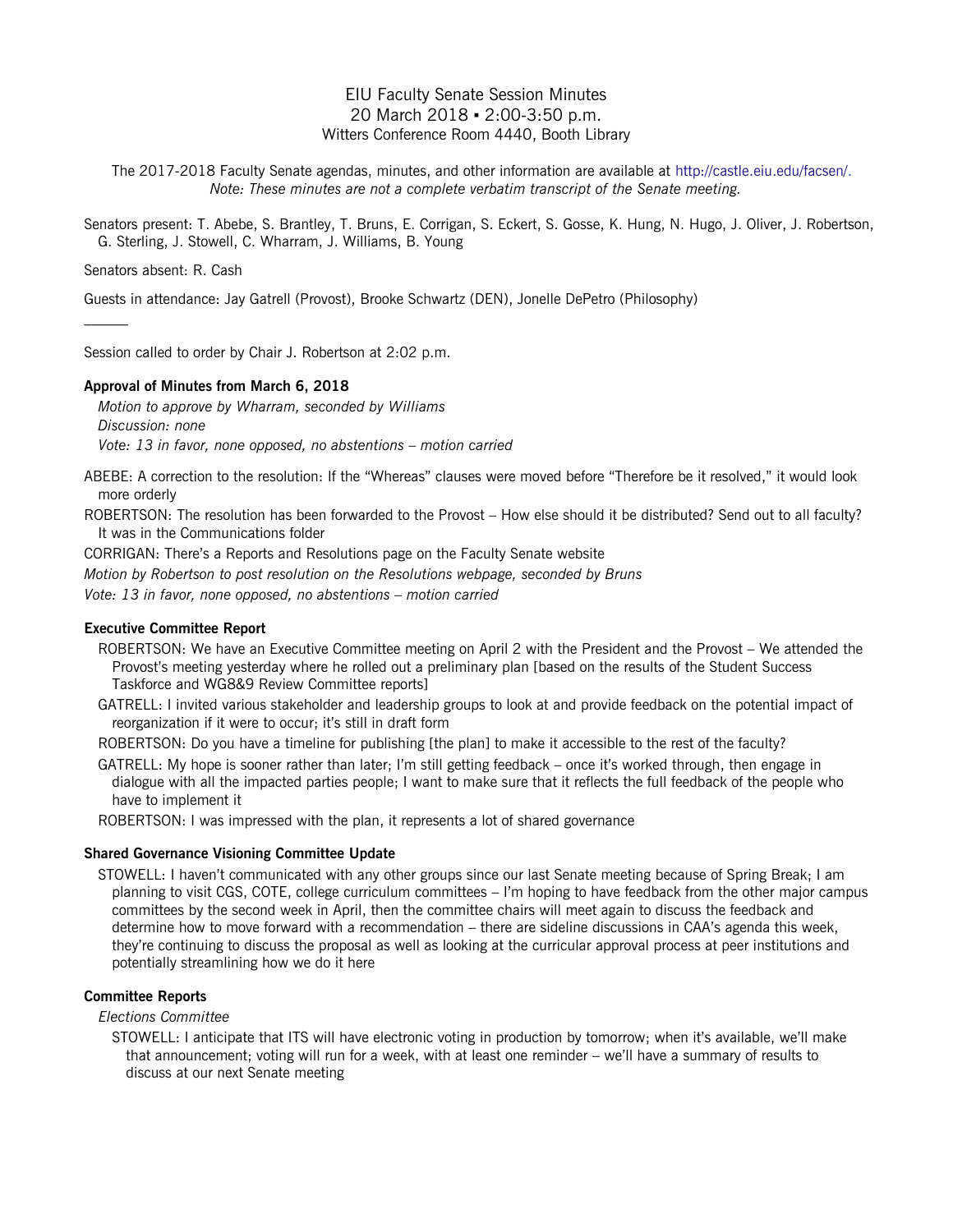#### *Nominations Committee* - *Discussion of Nominations Committee Motion to Adjust Appointed Committees*

- OLIVER: There was an attachment sent by email, following up on recommendations attempting to streamline some of the appointed committees; in summary, responses were collected regarding six or seven committees; Campus Recreation Board: maintain one faculty member; Committee of Brand Champions: eliminate; Environmental Health and Safety Committee: has not recently met but Paul McCann indicated meetings in the near future; Office of the Registrar Advisory Committee: Amy Lynch suggested faculty involvement on the Student Process Team, so also change the name of the committee; Parking Advisory Committee and Parking Appeals Committee: meet as needed, haven't needed to meet yet this academic year, there was a suggestion of merging the two, might require a name change; Student Government External Relations Committee: Student Life liaison to that committee doesn't remember faculty involvement in more than 20 years
- STERLING: In regard to the last committee, the city of Charleston has an External Relations Committee: [*reading from city website*] "consists of members of the Eastern Illinois University Student Senate, Administration and Faculty, and members of the Charleston City Council," but as members it only lists three city council members and one student government representative, nobody from the administration or the faculty, so I wonder if we're supposed to be appointing a member to that committee but it got mixed up at some point
- OLIVER: I remember you bringing this up previously; I emailed the mayor then, I've given him a month but he has not responded – I believe there was an adjustment made on that page, faculty remains in the description but has been removed from the population of the committee – I'm going to interpret that as a dead end, although it makes sense from a relationship perspective, to be building relationships with faculty as well as students
- BRUNS: It's valid to ask the mayor what the position on that board is intended to do, because if that position is supposed to represent EIU to the city it should be someone from Admin
- OLIVER: We're talking about two different committees for the student government committee, the proposal to eliminate is still valid – we can continue to try to follow up with the mayor, and maybe that's a future committee that we populate with a faculty member

WHARRAM: I volunteer to talk to the mayor during his Friday office hours

- STOWELL: Are we planning to combine the Parking Advisory and Parking Appeals committees? If that's the case, then members would serve a dual function
- OLIVER: That's the proposal, it could save two or three colleagues from serving on two separate committees (right now there are three on Parking Advisory, two on Parking Appeals), it seems like common sense to consolidate – would you suggest a name change, or a change in the language of the bylaws?
- STOWELL: It wouldn't be in the Senate bylaws is there an IGP?

OLIVER: Yes

ABEBE: The issue of parking is sensitive for the union, there was some discussion about making sure that there is a faculty member; it's not in the contract

BRUNS: On which committee?

- ABEBE: Advisory, not Appeals last time they met, we got a few parking spots at Coleman; it didn't work out the way it was supposed to, they went to handicapped parking instead of regular parking as requested
- BRUNS: I'm not sure of the mechanism, but the obvious thing would to be to combine the names and call it the Parking Advisory and Appeals Committee
- STERLING: IGP 159 is the Parking Advisory Committee; I don't think there's an IGP for the appeals committee

BRUNS: This looks like progress, eliminating three committees, moving in the right direction

OLIVER: Pare down, become more efficient – some of us have concerns about faculty stating that they serve on committees, that don't actually meet, and earning promotions and PAIs; it's not their fault that the committees aren't meeting, but take it in the right direction of being rewarded for work that's actually happened

- ROBERTSON: Would we like to separate out item 6 until Sen. Wharram has a chance to speak with the mayor, and vote on items 1-5?
- OLIVER: Item 6 represents the discussion we've had with Ceci Brinker about the on-campus committee, not the city of Charleston committee

ROBERTSON: So leave item 6 in there

- BRUNS: The issue with the Student Government External Relations Committee is that there's never been a faculty member, that's what Ceci is saying
- OLIVER: Her recommendation is we don't need to populate that committee because it's student government, it doesn't need to involve faculty

[*clarification that the vote is on eliminating nominations to the student committee*]

ROBERTSON: So we've had a motion from Sen. Oliver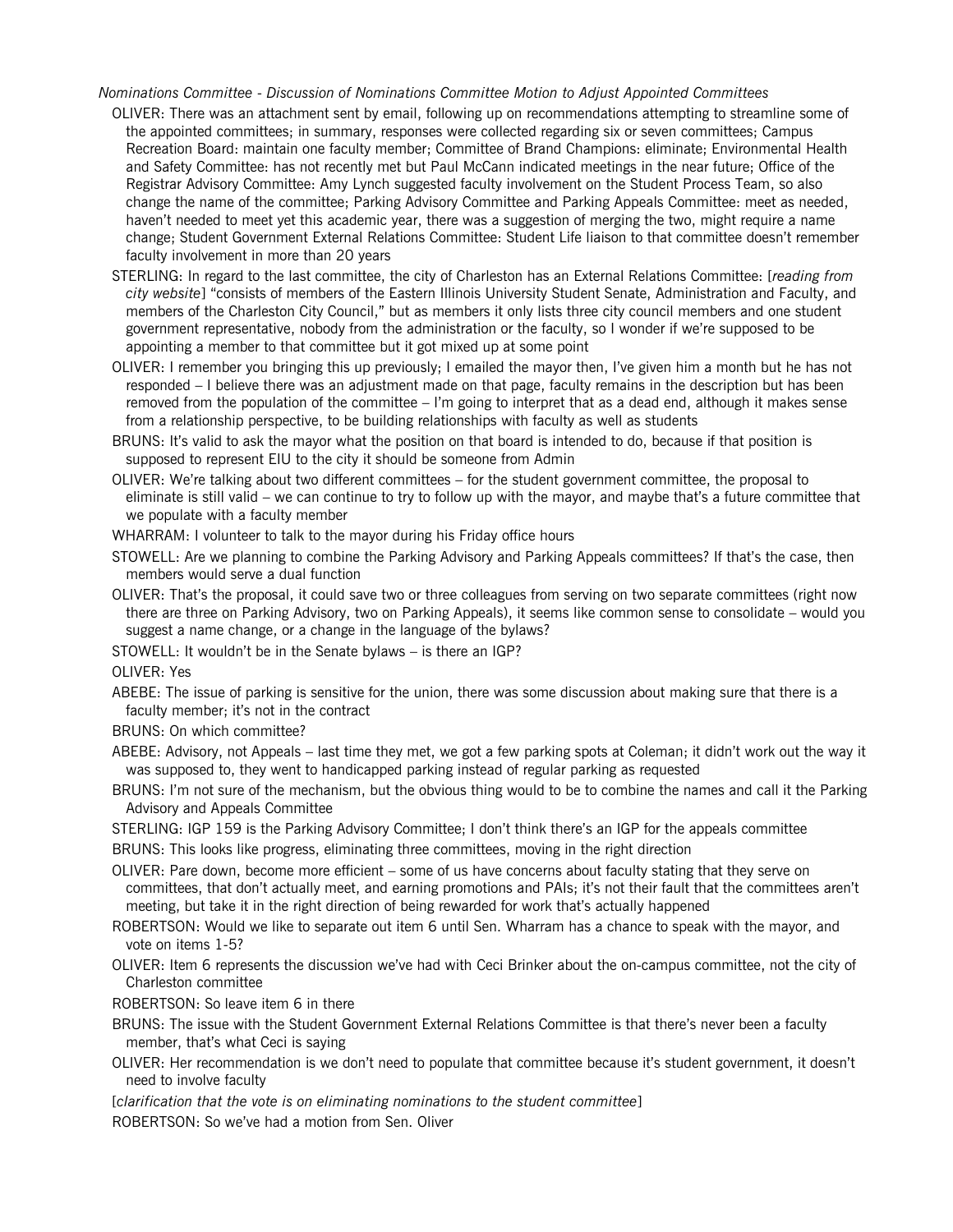OLIVER: Does that include the friendly amendment about the title [i.e., committee name]?

HUNG [*as Parliamentarian*]: Motion, then second, then friendly amendment; if the author of the motion accepts it, so amended; then discuss the amended resolution

BRUNS: Second

ROBERTSON: Then we have a friendly amendment, and we've had discussion [*calls for vote*]

*Vote: 13 in favor, none opposed, no abstentions – motion carried*

BRANTLEY: How will Sen. Wharram's discussion with the mayor about this other committee be brought back to us? ROBERTSON: I will make an agenda item for April 3

OLIVER: IGP 159 maintains two faculty members and one additional alternate faculty member to serve on the Parking Advisory Committee – I will contact our colleagues who have been serving on these committees, let them know that their positions will be eliminated at the end of this academic term but encourage them [toward other university service]

ROBERTSON: For IGP 159, do we need to contact President Glassman to ask the President's Council to adjust the title? GATRELL: Correct

OLIVER: Do we have the authority to change the title?

STERLING: We can recommend

ROBERTSON: We need to nominate someone to the VPAA scholarship committee [*Eckert volunteers – approved by acclamation*]

*Faculty-Student Relations Committee*: No report

*Faculty-Staff Relations Committee*: No report

*Awards Committee*

HUGO: The Distinguished Faculty Award recipient is Dr. Gary Aylesworth from Philosophy [*reads bio*] *Motion by Abebe to approve the recipient, seconded by Eckert Vote: 14 in favor, none opposed, no abstentions – motion carried*

*Faculty Forum Committee*: No report

*Budget Transparency Committee*

STERLING: We're looking into the history of tuition and fees over the last 10 years or so, but nothing to report at this time

*Ad hoc Committee on Extracurricular Athletics*: No report

ROBERTSON: We've talked about dissolving the ad hoc committee, perhaps we can bring that to a final resolution *Motion by Eckert to dissolve, seconded by Stowell*

ROBERTSON: We'd discussed repurposing the service to that committee on a broader visioning group

ECKERT: I have a request: I served on the ACA committee last fall, and I'm going to be Chair this fall; there's a lack of guidelines for comparing and contrasting, so it's hard to make decisions, for example nonteaching CUs – I talked with Jon Blitz because we thought it was a contractual issue, he said Faculty Senate could take that up and make recommendations – there's also the question of incomplete applications, someone else might submit the application – if the repurposed ad hoc committee could look into that and come up with suggestions; [incomplete applications and nonteaching CUs] impact how things are looked at, how should we weigh that

BRUNS: I have not served on ACA, has this been a continuing issue?

STERLING: Yes

ECKERT: You can serve two years at most; we asked Scott [Ronspies], the Chair who served the year before; it seems to be [handled by] practices that the Chairs try to put forward

BRANTLEY: How would an incomplete application be considered?

ECKERT: The question is what degree of incompleteness – for Teaching and Balanced, you need to submit a student support letter and course evaluations: how many course evaluations?

HUNG [*as Parliamentarian*]: Procedurally the ad hoc committee should be dissolved before drafting a new committee, so let's resolve that

*Vote: 13 in favor, 1 opposed (Sterling), no abstentions – motion carried*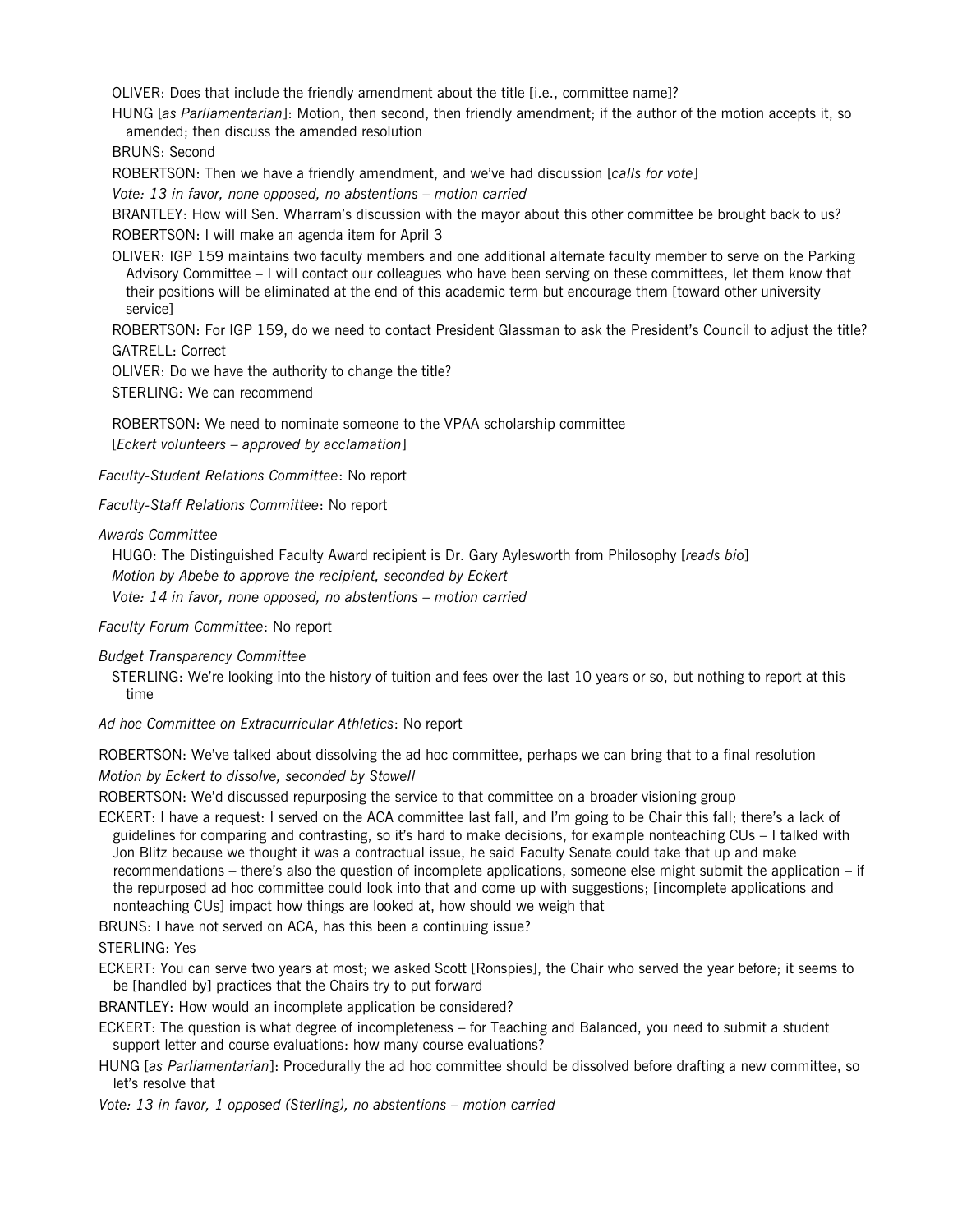- ECKERT: I move that we create an ad hoc committee to look into developing ACA award guidelines beyond what's currently in the contract
- HUNG: The contractual language just says that there will be an ACA award, in these categories …
- ECKERT: It says it needs to be exceptional, and what needs to be submitted other awards specify that incomplete applications will not be considered, but often the ACA nominees do not submit the applications themselves
- GATRELL: I'm cautious about creating recipes because the DACs vary greatly practices develop to reflect shared values, prescribing could become problematic

ECKERT: People do not submit it in the form of a DAC

GATRELL: I mean that practices vary among departments

ECKERT: We could encourage faculty members to address [the issues in question]

GATRELL: I suggest that the ACA committee come up with a statement about expectations and post it on the website; informative but not prescriptive

STOWELL: Not everybody has been on an ACA committee, so I like the idea of a functioning ACA group to provide recommendations

BRUNS: That's technically more than what ACA service is supposed to be – going back to Sen. Brantley's question about when incomplete is okay … Library Services faculty up for Balanced or Primary Duties don't have course evaluations

ECKERT: We understand that – I could contact the ACA members from last fall; if we come up with suggestions, will you consider them

HUNG: That's probably the best way forward

ROBERTSON: Are you withdrawing the motion?

ECKERT: Yes – I will come back with something by April 3

ROBERTSON: I will add it as an agenda item

HUNG: It's not unique to ACA; I served on the COS undergraduate award committee, we have the same issue that from year to year certain things are weighed differently depending on the composition of the committee

BRUNS: CFR to a degree, too

OLIVER: For Service or Balanced, require applicants to provide evidence of contributions to the committees listed in their  $CVs<sup>2</sup>$ 

ECKERT: I wouldn't ask for that; it's more like, if there could be an explanation of nonteaching CUs – if applicants have done service, they will have a letter from a committee chair

ABEBE: Quite a few faculty members make ACAs their focus – because it's a sensitive issue, I don't think we should deal with it

#### **Provost's Report**

GATRELL: I want to thank everybody for the feedback – thinking about who we are, what is our signature experience … – I've shared some thoughts, broad strokes with [various groups] – my hope is we'll have something we can rally around as a community – the themes that are distilled … will allow us to chart a path forward, not only for new programs but also reinvigorate existing high-quality programs – I've asked deans and select chairs to confer with their faculty – faculty innovate best when they have an opportunity to discuss and explore things that work for them – we have to have something that resonates with our identity and our structures – change has to have a purpose

HUNG: What we're experiencing as a result of the budget crisis is not unique to us [EIU] or to Illinois, events like this are happening across the nation without a budget crisis – [*citing Edinboro University case study in the Chronicle of Higher Education*] there's a similarity in rallying points like efficiency and marketing, but what they've done is different (top down, oppositional), they have a different outcome – we have a functional relationship with our admin, we are pulling together as a team despite our differences and contradictions, we are working together to make our institution stronger …

- ABEBE: Sen. Bruns had mentioned the issue of a strategic committee, ongoing, to continue to look at things as they emerge – I think that's a viable idea, I would hope that it would not be forgotten in the process
- GATRELL: I believe that we'll be undertaking a strategic planning process, laying the foundation for that launch over the next academic year
- BRUNS: I brought this book, *Demographics and the Demand for Higher Education*; it's an intensive statistical study of demographic trends, broken down by region and type of institution; they're forecasting a drop-off in enrollments starting ten years from now, particularly in certain areas of the country including our region) – ongoing SWOT committee tasked with looking at macro issues and how our institution responds – if we come on board to get EIU out there in the next ten years, we might be well-positioned to handle any demographic drop-off – what if we had a service category in our DACs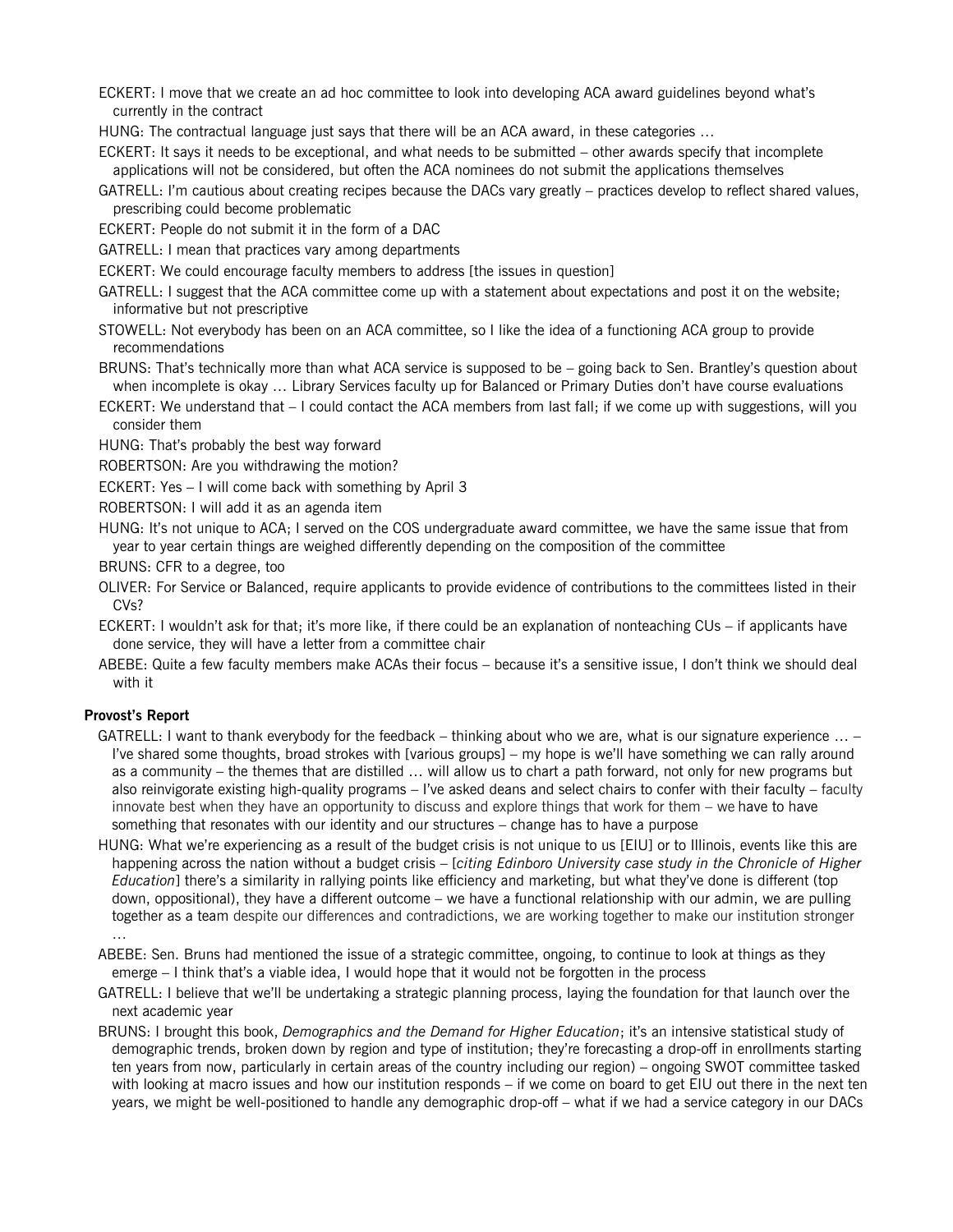for promotion of the institution ... – I'm hoping that this committee gets formed and that they consider outside-the-box ideas to push us

- HUNG: I suggest you bring that [book] to Newton [Key], book club every semester
- GATRELL: The faculty forum this semester brought together administrators and faculty from a variety of areas; using the faculty forum to launch those discussions two or three times a year is important … having one on demography and shifting markets, the role of the regional university in 2030 … dialogue as a regional comprehensive in an environment that is very different from what it was 10-15 years ago – I would be willing to invite someone from [?] to come to campus
- ROBERTSON: [*to Abebe*] Further considering the strategic committee, is this something you'd like us to consider forming within the Senate?
- ABEBE: From around campus … not too large, just a kernel group that continues to talk and to think about issues that are emerging on a continuous basis – we did things here admirably; the President deserves credit for how he guided us through … – the last two administrations slept while things came to pass; those kind of things could have been questioned, brought to the forefront; we also need to take blame for what happened on campus, not just the administrators
- HUNG: I agree for the most part, the processes we've engaged in the last year have been overall positive, but there have been a few missteps (WG7); beyond that, the direction is good – that's something we should foster as a body, more examples of better collaborations moving forward

BRUNS: I'd like to propose a resolution forming this SWOT committee, or whatever we want to call it – the original thought was that it would be a group of six or eight people, half appointed by Faculty Senate, half by the President …

BRANTLEY: Part of our most recent resolution addressed and supported this

- BRUNS: That resolution was about the report, 'we think this one idea from the review committee is a really good idea,' but I'm talking about a resolution where we actually propose creating this committee, here's how we think it should be populated, here's what we think the focus should be
- ABEBE: You don't think the wording addresses that?
- BRANTLEY: Perhaps it would a be a new and more elaborated resolution, but there has been affirmation of the idea officially
- BRUNS: Then maybe we just wait and see how that develops
- HUNG: Do we really need a formal resolution to start a committee? Can't we just get together?
- BRUNS: If the President appoints half the people to it, then we need something a little more formal
- BRANTLEY: It's also an announcement to the larger community that this is something we value and want to do
- ABEBE: It's also part of the DAC, faculty use these kinds of things to include [in their portfolios] we can tackle it next fall if we need to

#### **Discussion of Proposed Changes to Processes for Elected Committees**

STOWELL: I have a proposal that was communicated to everyone; I may have minimized potential changes – Enrollment Management Advisory Committee: somehow in the past we've both elected and nominated people to this committee, so we have four faculty members right now; this committee is EWORX now; Josh Norman has been using [the faculty members] on subcommittees – when you look at the listed committees that involve primarily curriculum, promotion and tenure decisions, university budget and planning, research grants…I don't see EMAC as at the same level, as needing to have elected people on this committee – Sen. Oliver and I have communicated about shifting that over to the Nominations Committee, letting current terms run out… [*motion by Stowell to shift EMAC population from elected to nominated*]

ECKERT: If you categorize the committees by what kind of impact they have, it doesn't really have the same impact …

STERLING: I'll formally second the motion to make that change – there will have to be a bylaw change, and so on

OLIVER: Did Josh Norman recommend how many faculty members moving forward?

STOWELL: The number of elected positions is two, so it seems like we should keep it at that

- OLIVER: We're filling four positions right now, he indicated the need for two is that strong enough faculty influence; if enrollment is the bottom line that's going to keep our jobs, then is two enough?
- STOWELL: In the nominations process, the committee could ask if he can accept additional volunteers

HUNG: We need to get dialogue going with Josh before we change the number of slots …

ABEBE: I always think that administrators would like to see as few faculty members on a committee

STOWELL: We'll stick with what we have now

OLIVER: It'll gradually wind down to two during the next few years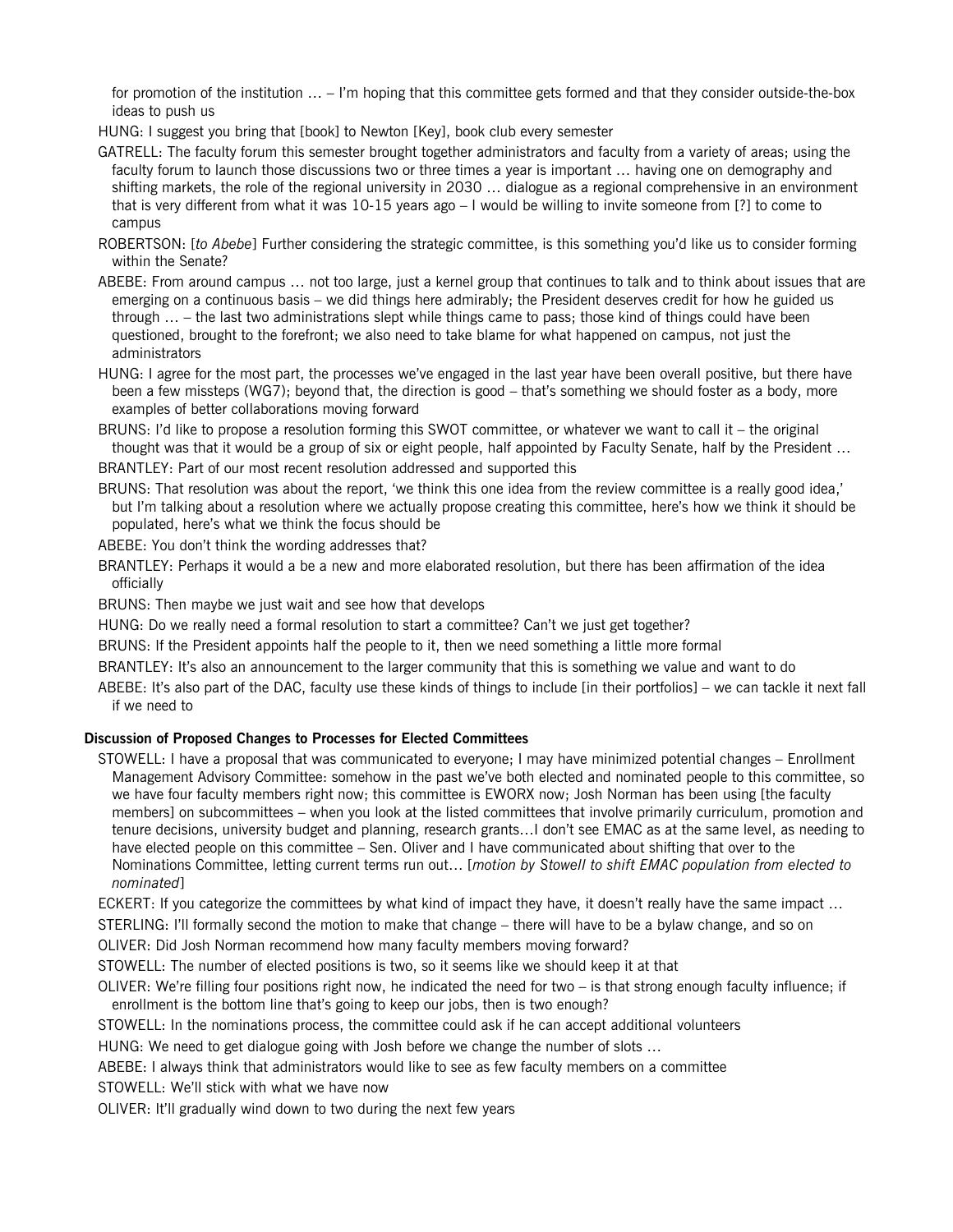- BRUNS: Sen. Oliver raises a good point that faculty voice on that committee is important; we'd be going from four positions to two
- STOWELL: It's four because we erroneously duplicated, it's supposed to be two
- OLIVER: I found that email; there are five faculty right now (Steve Scher, Andy Cheetham, Melody Wollan, Don Holly, Catherine Polydore) integrated into EWORX subcommittees – Josh's recommendation is two
- ROBERTSON: In our bylaws we don't spell out nominations, we do spell out elections; it might be more streamlined if we no longer nominated – would we have time in this election cycle to propose rewording of the bylaws?
- STOWELL: Do it in the fall

*Vote: 14 in favor, none opposed, 1 abstention (Bruns) – motion carried*

- STOWELL: Two other minimal changes, the Sanctions and Terminations Hearing Committee and APERC; I'm not opposed to keeping them as elected committees, but I suggest that we elect on demand when these committees are called to meet instead of every year; it would mean changing terms to one year; as to how quickly could this happen if the committees were called, we could have an election with results within ten days
- BRUNS: Either way we have to have an election; why wouldn't we just do a normal election and have somebody in place?
- STOWELL: Because we keep having elections for committees that don't meet

HUNG: APERC met once in the last 20 years

- ECKERT: It becomes politicized if they come together for specific cases could administrators push people into these committees?
- STOWELL: That's why I've shied away from nominating
- ABEBE: As it is now, no one gets on these committees with a specific purpose or agenda; if it changed, it would be like Workgroup 7 – you did an excellent job summarizing the issue for us, but I think these two committees should stay as they are – let the onus of justifying their work be on the committee themselves
- STOWELL: These positions are still elected by the whole college, it's not like somebody can say 'pick me' on the other hand, don't we want people to be invested in their committee service, because right now we're not filling committees
- HUNG: Maybe a compromise … would it be possible to have a shared standing reserve pool, whichever committee calls you serve on; if both committees call, then we have an extra election – it would reduce the number of people who have to be actively serving, and it would maintain impartiality
- BRUNS: It could be an on-call section in the elections …
- ABEBE: Both of these committees are also contractual
- HUNG: I won't support a change to nominating, being elected in these positions is critical; but we are running out of people to fill committees, and it would reduce the workload
- BRUNS: But we are making progress on that …
- ECKERT: How many are on each committee?
- STERLING: Five on Sanctions and Terminations, no more than seven on APERC
- ECKERT: And they have two-year terms [on Sanctions] and three-year terms [on APERC]
- STOWELL: If we don't elect them, then it gives Administration the right to appoint people
- STERLING: These two committees are contractual, so all Senate can do is make a recommendation to the administration and UPI to revise the contract; outside of contract negotiations it could be a memorandum of understanding
- BRUNS: Should these two committees come out of consideration, to be revisited later if needed?

HUNG: There are two topics: one is combining the two committees, which will require a change in the contractual language; the other is the Senate has been tasked to fill these committees and it's up to us to decide how

STERLING: Even there the contract specifies [details of the election and positions, e.g., term length]

STOWELL: The only language change—if we want the option of on-demand election, because it doesn't say it has to be Spring—is to change the length of term to one year

HUNG: The language about two- and three-year staggered terms is already in the contract – regardless of whatever change we propose, we have to go through the contract, so why not change it to something we really want

ABEBE: They're still elected, it's just the timing and the frequency

STOWELL: I move that we recommend to the administration and the union changing the language on the length of terms, to be one-year terms; that would keep people from carrying over from one year to the next and would give us the option to decide how we elect

BRANTLEY: Second

BRUNS: How does that the solve the election problem, because we'd be electing people every year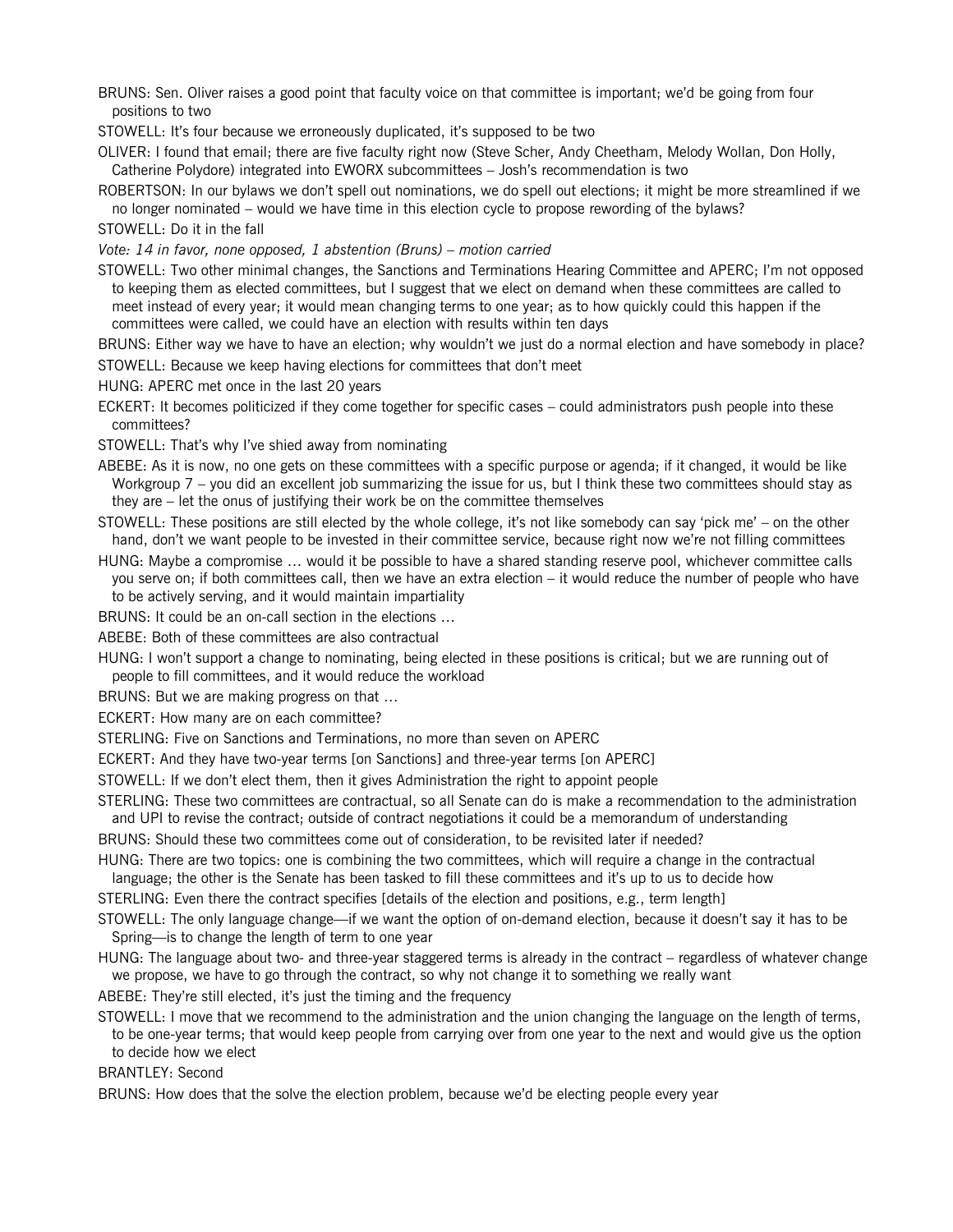STOWELL: It doesn't say that they have to be elected every year, it means that they would serve a one-year term when elected

BRUNS: This is back to the on-call issue, I think there's a problem with that

HUNG: Reading the language of 16.1 [*quotes from contract*], how can we change that to a one-year non-staggered term? STOWELL: That's the motion

WHARRAM: It says "If a college fails to elect a member, the Dean of that college will name a member from among the tenured faculty of that college," so we would basically be giving the right to appoint over to the dean

STOWELL: We'll still elect the people to these committees

HUNG: But if we fail to elect them, then admin will get to appoint

WHARRAM: So we're going to have an annual election?

STOWELL: No, we could, but the language change gives Senate the option of when we want to elect people

WHARRAM: But if the President calls the committee, the Dean could say 'there hasn't been an election, I'm going to appoint'

ECKERT: If we could get 'these committees draw from a pool of candidates that are elected annually' into the contract…

ABEBE: The reasons for debating this issue are 1) because people claim to have served when they have not, 2) because we're running so many elections, we're running people down; I sympathize with the second point, running elections when there is no need, but it benefits faculty so leave it alone; let them claim whatever they wish to claim, and if the departmental personnel committee doesn't look at whether they have served on that committee or not, let it be

BRUNS: It's not like we're underworked right now

ECKERT: I don't think that's such a huge issue, claiming credit for something they haven't done; the greater issue is the problem of finding enough people to elect

- HUNG: If we keep the language as it is and fail to fill 12 spots, we end up in the same situation and forfeit that seat; we're in a bind in what we can do reduce the demand while still meeting obligations in a meaningful way – I'm not seeing a great compromise, moving forward on what you're currently proposing; reducing it to one year with the option to elect only when there's a need, it's not an overall gain for us
- STOWELL: I don't know how often the Sanctions and Terminations committee has met; I was called to be on it for a specific case a number of years ago, but I wasn't elected…
- HUNG: I was on the Sanctions and Terminations committee…
- ABEBE: Three years ago; you and I were on the same committee…

HUNG: That's right, we were called

ABEBE: We set up to start work but the issue was resolved

- WHARRAM: I like the idea of bringing them together as one elected committee with all respect to the work you've done, I am uncomfortable with not having the committees populated – just because it happened once in 20 years, but when it happened, wasn't it valuable that there was a committee there ready to do it … – the only disadvantage is as a junior faculty member, signing up for an election thinking you're going to be doing something for the university and finding out you're not
- OLIVER: Do academic program elimination situations ever spill into a second year? We would have to call a whole new committee
- STOWELL: There's a specified date in the contract by which they have to provide recommendations the other option is to leave it as it is and [elect] on demand, and then when they're elected, they're on for three years

BRUNS: [*seeks clarification from parliamentarian as to when another motion can be introduced*]

HUNG: We have to resolve this one first; someone can call the question any time

ABEBE: Or you can amend it

STOWELL: Or I can withdraw the motion … I withdraw the motion; it's not going anywhere, but I appreciate your support on the other recommendation

HUNG: We see where you're going with this, but I'm not sure this is a comfortable solution yet

BRUNS: Are there other elected positions that we could nominate?

STOWELL: The complete list is on the second page …

WHARRAM: I was going to move to attempt to find language to conflate those two committees into one, because if they're only going to meet once in a blue moon, the odds are very small of them having to deal with a lot of sanctions and terminations the same year they're dealing with program elimination and reorganization

ABEBE: They're different committees [one is related to discipline, the other is program review]